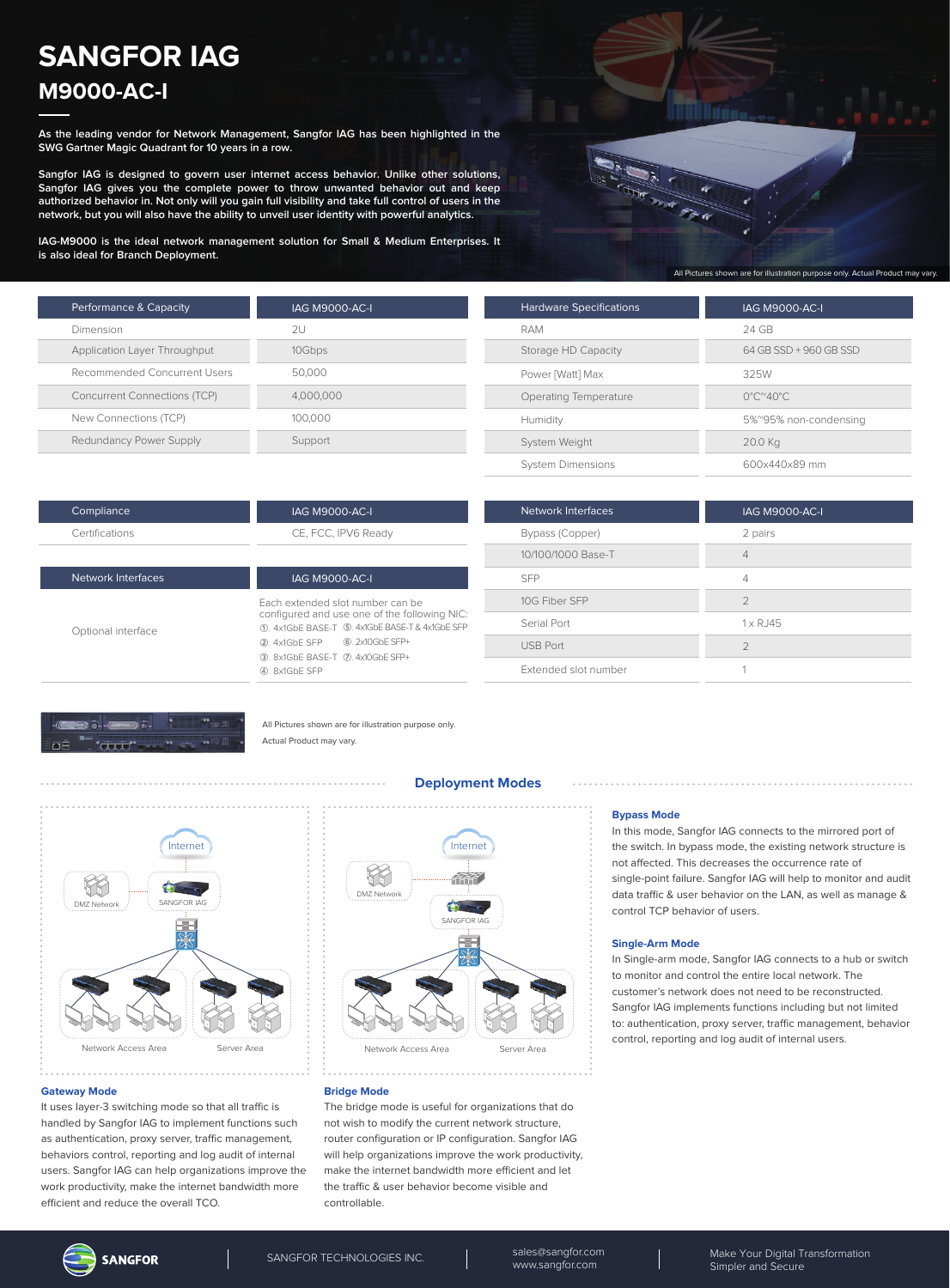#### 1 **Unified Management of all Clients in the Entire Network**

Sangfor IAG can effectively control both Wired and Wireless networks, achieving Unified Management of all clients in the entire network. Rich and flexible authentication methods, such as username/password, IP/MAC binding, etc., as well as value-added marketing authentication methods (QR code, SMS, WeChat, Facebook, Alipay, etc.) are available in Sangfor IAG. It can also control permissions based on user, application, location and client types.

## **(2) Intelligent Control with Visibility of User Behavior & Traffic**

Sangfor IAG is able to manage and control network applications & web browsing more conveniently and accurately. It has one of the largest application signature database and URL database, which are updated every 2 weeks. Its bulk management mode for large enterprises greatly improves the productivity and efficiency.

Thanks to three unique major traffic management technologies (Dynamic Traffic Control, Intelligent Flow Control, Quota Control) of Sangfor IAG, the bandwidth utilization can be improved by more than 30%.

#### 3 **Simple & Intuitive Reporting for Simpler Network Management**

SANGFOR IAG is built-in with an Advanced Report Center, which supports various customized reports based on traffic statistics, queries, ranking, times and behavior of user & user groups, helping enterprises analyze the root causes of all network issues. IT managers are provided with all the detailed information they need to know about their network, including Internet access activities, bandwidth consumption and viewed contents.

Reports are self-generated and automatically & regularly sent to an appointed e-mail address to effectively assist in the network design, secure it and optimize the usage of the bandwidth.

## 4 **Business Intelligence**

The Sangfor Business Intelligence platform is based on Hadoop and adapted to Mapreduce data process technology & NoSQL database to perform TB data query' s in seconds and makes data processing more efficient and intelligent. Traffic identification distinguishes between user and machine traffic while the Graph Computing and Machine Learning performs modeling analysis of all traffic. Scenario based applications brings you the best ever operation experience.

#### **Hardware Description**

1. Management Console 2. USB ports

3. Line Interface 4. LED Indicators 5. Fan Trays 6. Switch 7. Power Outlet

. . . . . . . . . . . . . . . . .



All Pictures shown are for illustration purpose only. Actual Product may vary.

01

#### **User Authentication and Management**

Mapping and identifying users | IP/MAC binding, hostname, USB Key, SMS, QR-Code, Portal, WeChat, Facebook, etc. | User accounts importing and synchronizing from LDAP, CAM3, etc. | SSO integration: AD/POP3/Proxy/Radius, 3rd party authentication device and DB Server.



## **Access Control | SSL Decryption**

Application control | URL filtering | Search Engine Control, Enhanced Email/IM control | File filtering | SSL traffic control | Illegal Wi-Fi.



## **Proxy Avoidance Protection**

Anti-Proxy with Endpoint Secure Integration | Anti-proxy with IAG application signature database.



#### **Bandwidth Management**

BM according to specific object/policy | International & Domestic BM | Bandwidth Guarantee & Limitation | Multi-level SON Channel | Dynamic BM | Virtual line | Multiplexing and intelligent routing.



#### **Report Center**

Report based on application traffic, user behavior, etc. | Graphical reports by counts, ranking, comparison, trends analysis with statistics, pie, bar, line chart, etc. | Real time report | Content log for IM chat records, emails, forum posts, etc. | Customized CIO report | Built-in internal and optional external report center | Export to CSV or PDF format.



#### **Management & Deployment**

Centralized management support | Proxy functions: HTTP/HTTPS Sockets 4/5, ICAP | HA support (A/A,A/P), Hardware bypass | Deployment mode: Route, Bridge, Double Bridge, Bypass, Single-arm | Built-in Firewall | IPsec VPN.



#### **Endpoint Security Compliance**

Ingress Client Based (Agent) | Ingress Client rule based on Login domain, operating system, process, file, registry, task, patch, access check, access control, external device control, windows account, anti-defacement and anti-virus software related to update and database version | Traffic Based (Agentless) | Traffic Based rule based on Check personal software and enterprise software for anti-virus destination server IP heartbeat.



#### **Asset Management**

Asset Discovery: Identify and list of IOT devices, advanced search and filter, export to csv | Asset Classification: Categorize endpoint type based on host, mobile endpoint, network device, dumb endpoint, medical equipment, network endpoint sharing and custom | Endpoint Check: Rule configured based on ingress client based (agent) and traffic based (agentless).

**SANGFOR** 

SANGFOR TECHNOLOGIES INC. Sales@sangfor.com www.sangfor.com